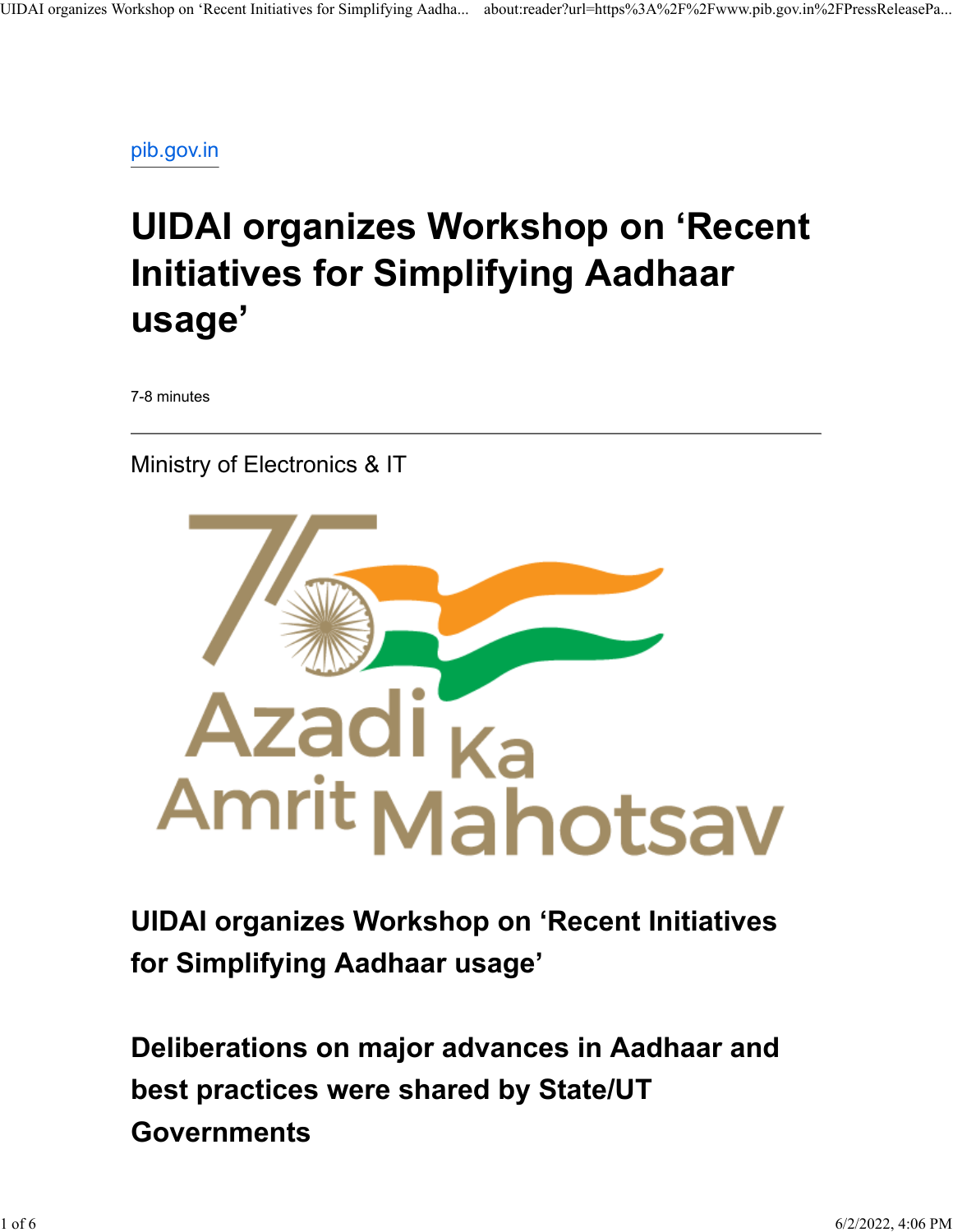## Posted On: 01 JUN 2022 5:52PM by PIB Delhi

The Unique Identification Authority of India (UIDAI) organized a Workshop on 'Recent Initiatives for Simplifying Aadhaar usage' on 1st June 2022 at Vigyan Bhawan, Maulana Azad Road, New Delhi. The event focused on sharing key developments and best practices in Aadhaar Usage adopted by various departments of the State/UT Governments. The event witnessed attendance of eminent personalities viz. Sh. Amitabh Kant, CEO NITI Aayog, Shri Alkesh Kumar Sharma, Secretary MeitY, Shri TV Somanathan, Finance Secretary, Dr Akhilesh Gupta, Senior Adviser, DST and Dr. Saurabh Garg, CEO, UIDAI along with other dignitaries from State/UT and Centre Governments.



Aadhaar has forever changed the digital landscape of the country by building the Aadhaar based authentication and verification infrastructure. There are many Aadhaar innovations steered by State/UT government schemes using Aadhaar Platform which have shown the potential of being a game changer in achieving financial and social inclusion at grass root level.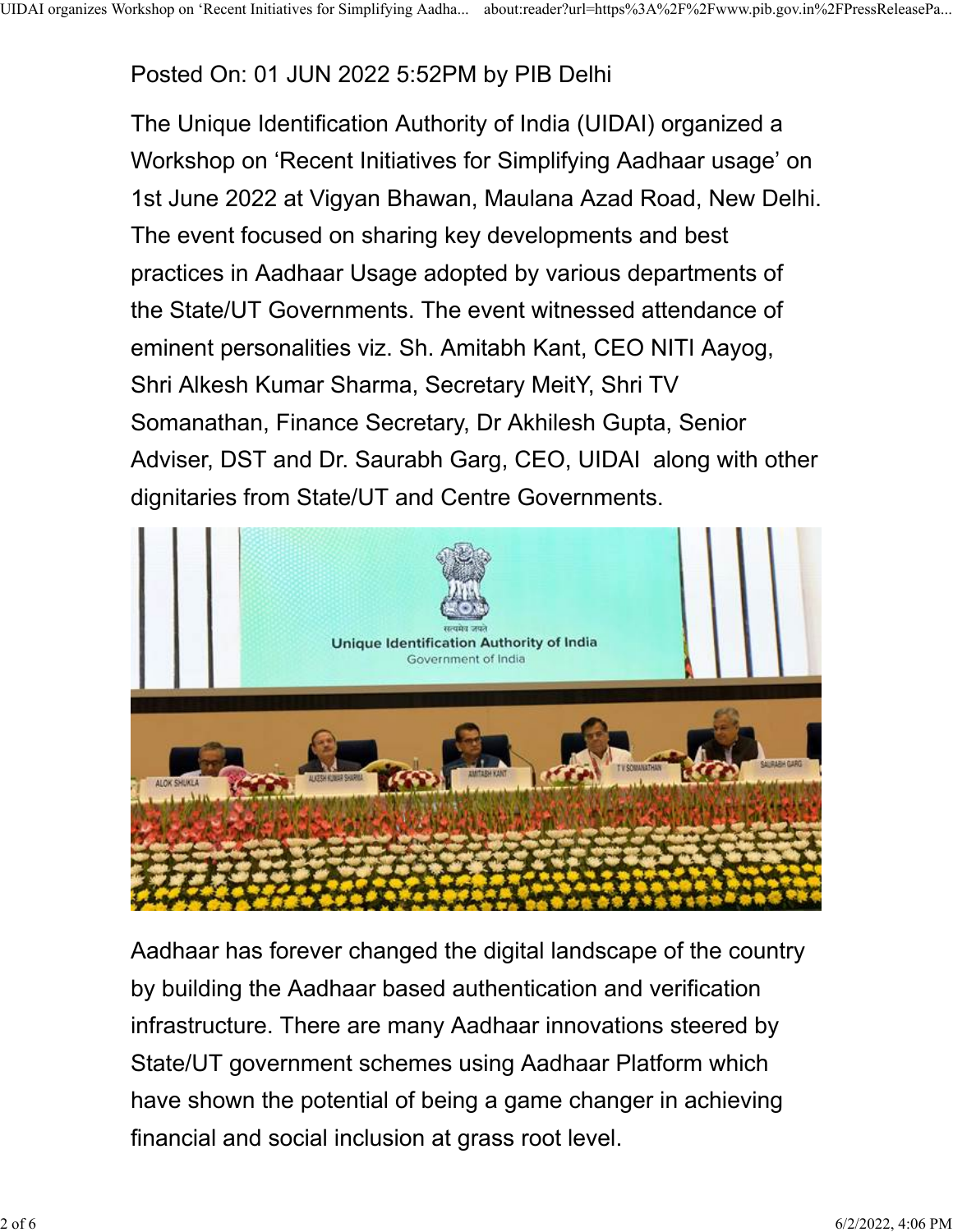In current times, Digital identity based systems play a pivotal role in the social and economic growth of any society. Aadhaar has proven to be one of India's most important innovations. Aadhaar has given identity to a vast number of people who previously had none. It has bridged the digital divide by enabling e-KYC services, providing banking at the doorstep and through mobile phones, and facilitating cash transfer directly into the bank accounts of the needy and deserving recipients of the government's numerous welfare initiatives.

On this occasion Sh. Amitabh Kant, CEO, NITI Aayog said that Aadhaar has played a critical role in bridging the digital divide empowering beneficiaries, bringing transparency and saving a vast sum of public money with the support of State/UT governments. Aadhaar is not only the bedrock of various government schemes and service deliveries to more than 350 central and 500 State/UT schemes but has also made monumental exemplary impact on the digitization of public infrastructure which has enabled more inclusive development. He also added that UPI along with this massive digital infrastructure creates a "unique opportunity" for this futuristic technology to be leveraged to enhance transparency and improve governance.

Speaking on the occasion, Shri TV Somanathan, Finance Secretary said that India has a rich legacy in science, technology, and innovation. We believe that India's path forward will be driven by achieving world-class scientific solutions. The role of Aadhaar in the PDS schemes is one of the legendary examples. He also applauded that we, as Indians, must be proud of the fact that Aadhaar was created by us, not copied from the western world; and proof of being one of the most successful biometric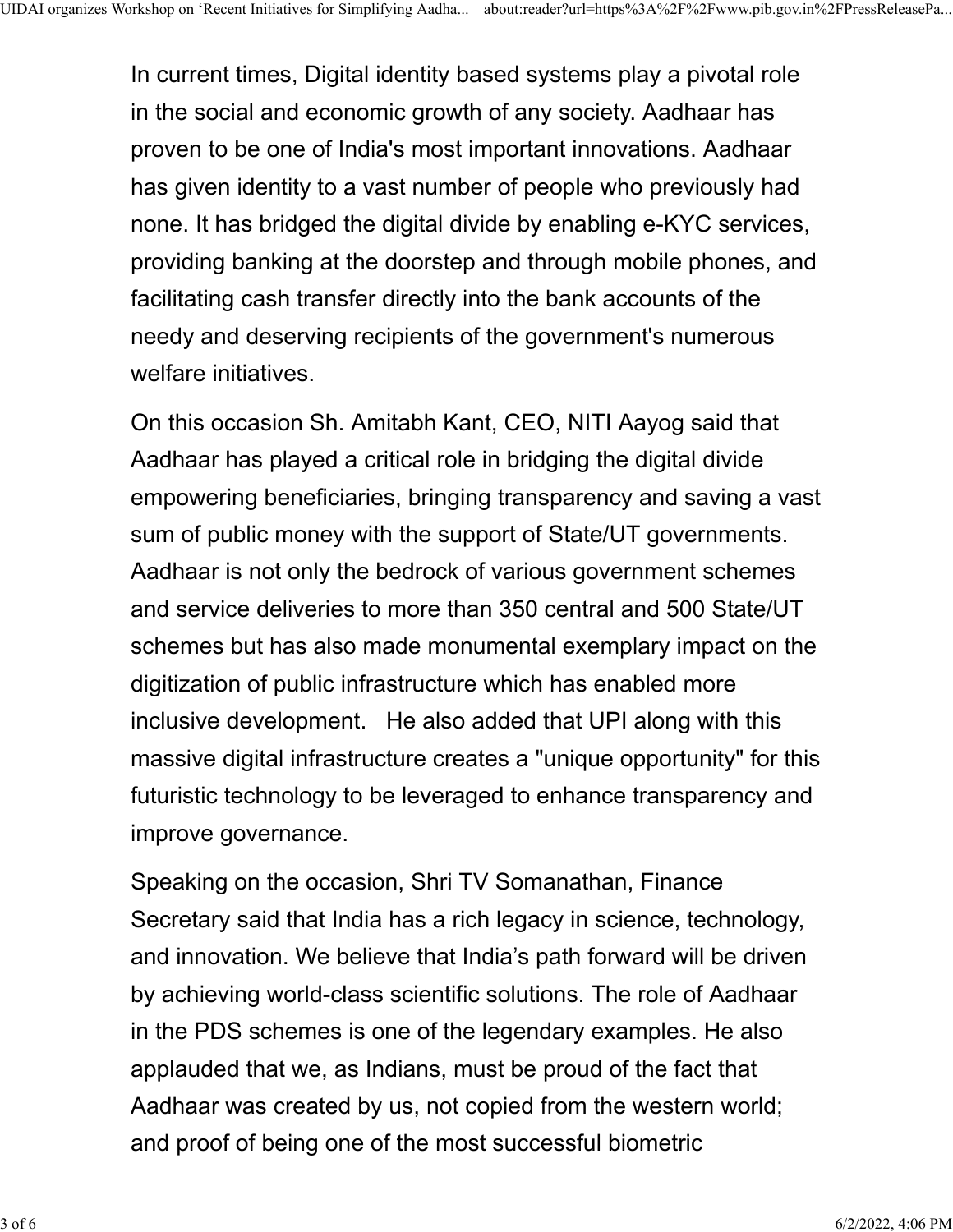programmes in the world.

Shri Alkesh Kumar Sharma, Secretary MeitY lauded the efforts of UIDAI and presented the roadmap ahead. He said that today as a country, we are standing at the cusp of another transformation. More than 133 Crore Aadhaars have been issued as on April 2022 with 99.9% plus of the adult population in the country enrolled by Aadhaar. From farmers to students, almost every resident of India is benefiting from Aadhaar receiving both government and nongovernment related services. Let us join hands together to play a stellar role in achieving the goal of making India a 1 trillion digital economy in the next five years.

Dr. Saurabh Garg, CEO, UIDAI, spoke about Aadhaar's success over the last decade and the numerous opportunities made possible by using Aadhaar as a fundamental identity in sectors such as DBT, Education, scholarships, fintech, healthcare, etc. He also discussed the various untapped sectors and gaps that can be exploited by using Digital Identity to reach the last mile of users and achieve universal inclusion, both social and financial,

He further shared that going forward the focus of UIDAI will be on following five major areas-

- 1. Resident centricity and Ease of Access
- 2. Enhancing Aadhaar usage
- 3. Strengthening the credibility of Aadhaar
- 4. upgradation of the Aadhaar technology stack
- 5. International outreach of Aadhaar architecture

The event showcased the functioning of the Aadhaar Ecosystem and good practices followed by State/UT Government Ministries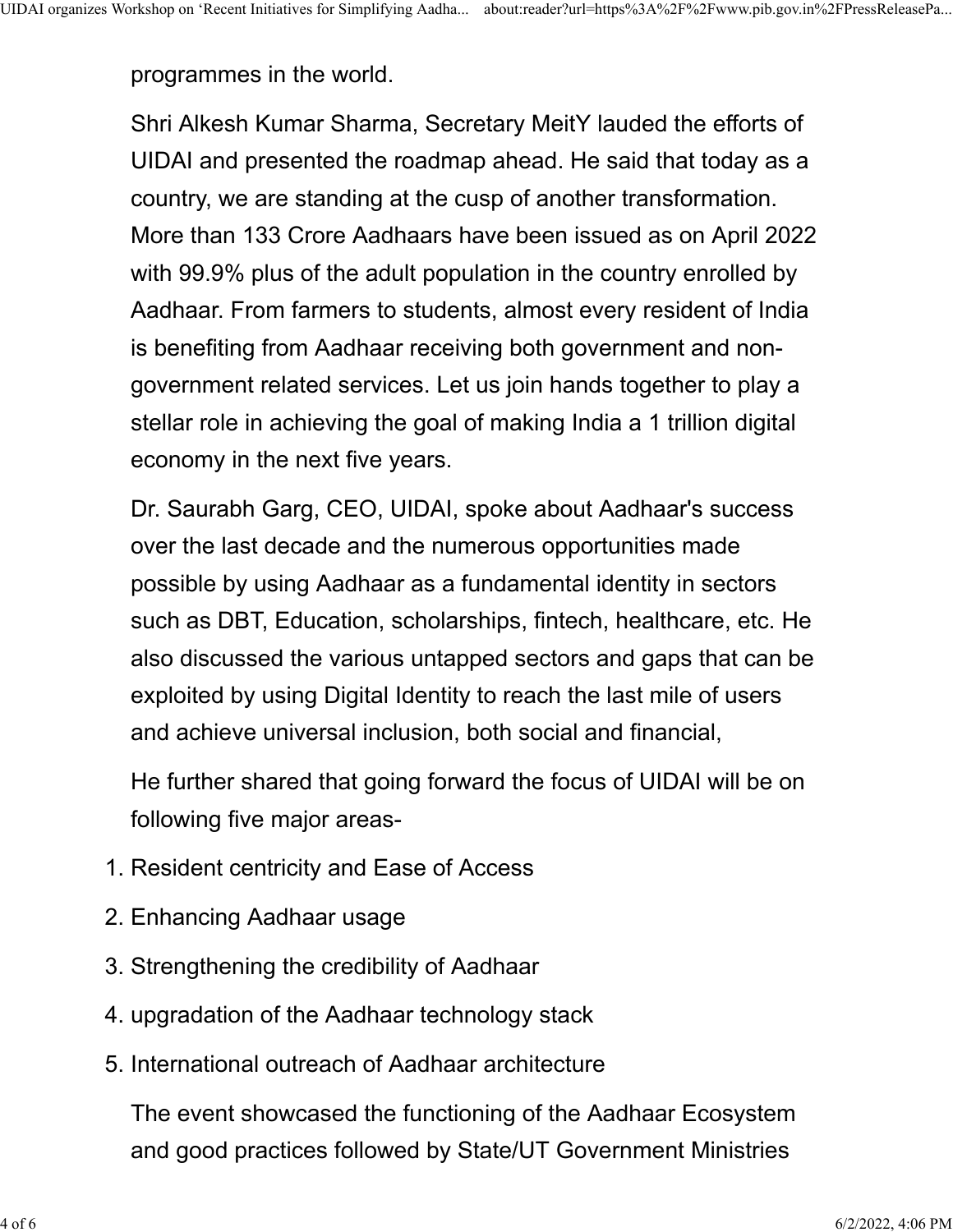utilizing the Aadhaar Platform, for different schemes like, ePOCRA, ARPANA, KALIA, FDS, DBT Schemes, etc.

Speaking on the occasion, Dr Akhilesh Gupta, Senior Adviser DST highlighted the significant milestones achieved by digital India and stressed that technology today enables access to better services for education, health care, finance, agriculture fields. It also helps ensure transparency and accountability and Aadhaar plays an important role here. He reiterated that the advances in AI/ML technologies, especially deep learning for image analysis and pattern matching, have enabled success in different modes of biometric matching especially, accuracy and speed have increased drastically. These niche areas should be utilized by UIDAI in sync with State/UT Governments for more impactful coverage and improved access at mass scale.

Dr Saurabh Garg in closing address reiterated about UIDAI's commitment to work closely with Researchers, academic institutions, industry and start-ups to improve aadhar services offering by upgrading and adopting niche technology available in terms of hardware, software and application stack. He welcomed various suggestions and initiatives proposed by speakers and invitees on the future of Aadhaar based platform which shall be valuable for States in times to come.

The workshop concluded with a vote of appreciation to the Chair, speakers, and attendees, as well as a commitment to collaborate with State/UT government departments to provide multiple avenues of growth in State/UT based schemes with an overall aim to provide easy access and simplify residents' lives through the use of Aadhaar.